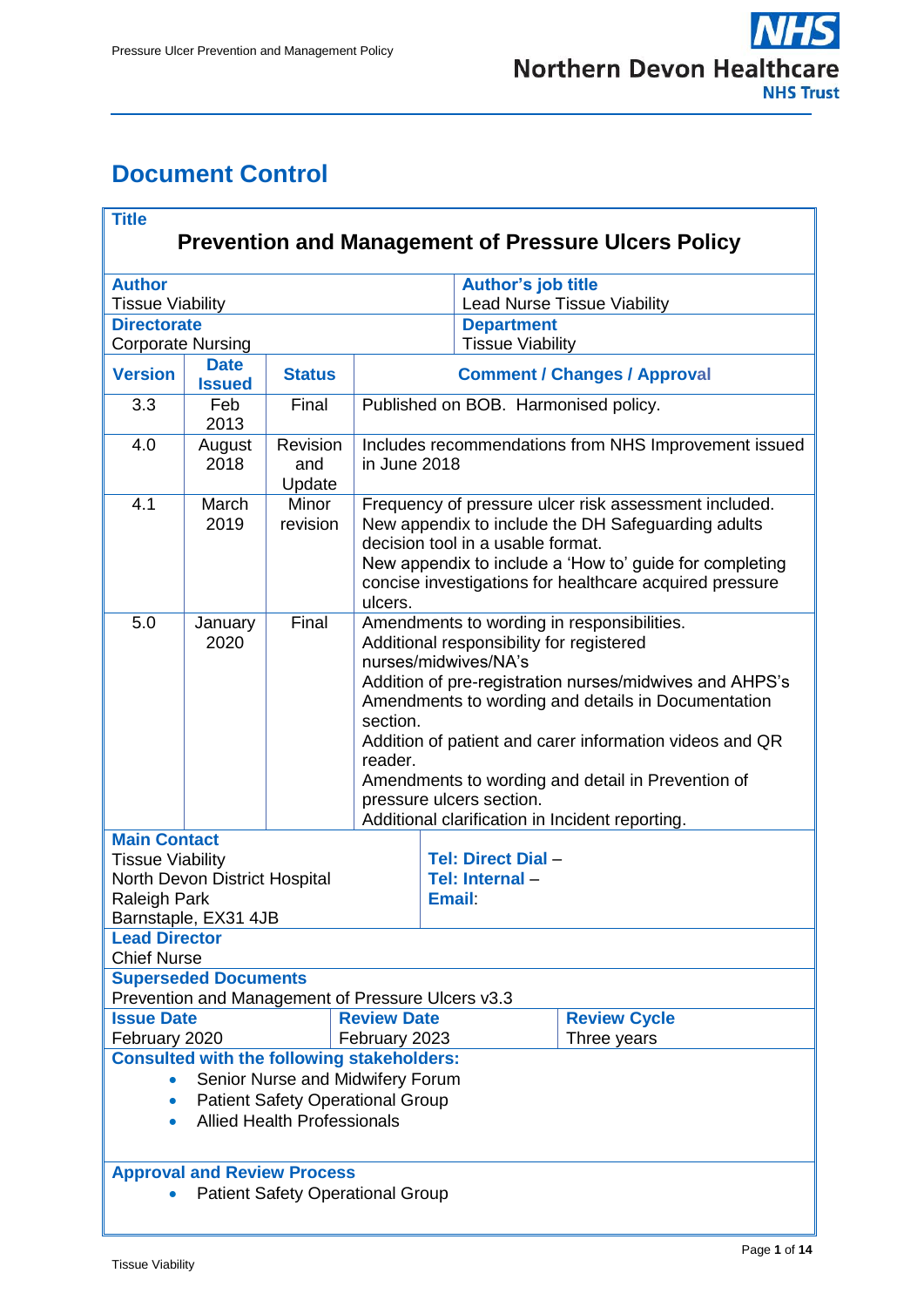

| <b>Local Archive Reference</b>                |                                                |  |  |  |  |
|-----------------------------------------------|------------------------------------------------|--|--|--|--|
| G://Tissue Viability/                         |                                                |  |  |  |  |
| <b>Local Path</b>                             |                                                |  |  |  |  |
| Policies/Pressure Ulcer Policy/2020           |                                                |  |  |  |  |
| <b>Filename</b>                               |                                                |  |  |  |  |
| PU Policy 2020 v 4.2. February 2020 Final     |                                                |  |  |  |  |
| <b>Policy categories for Trust's internal</b> | <b>Tags for Trust's internal website (Bob)</b> |  |  |  |  |
| website (Bob)                                 | Pressure ulcers, pressure sores, pressure      |  |  |  |  |
| <b>Tissue Viability</b>                       | ulcer prevention,                              |  |  |  |  |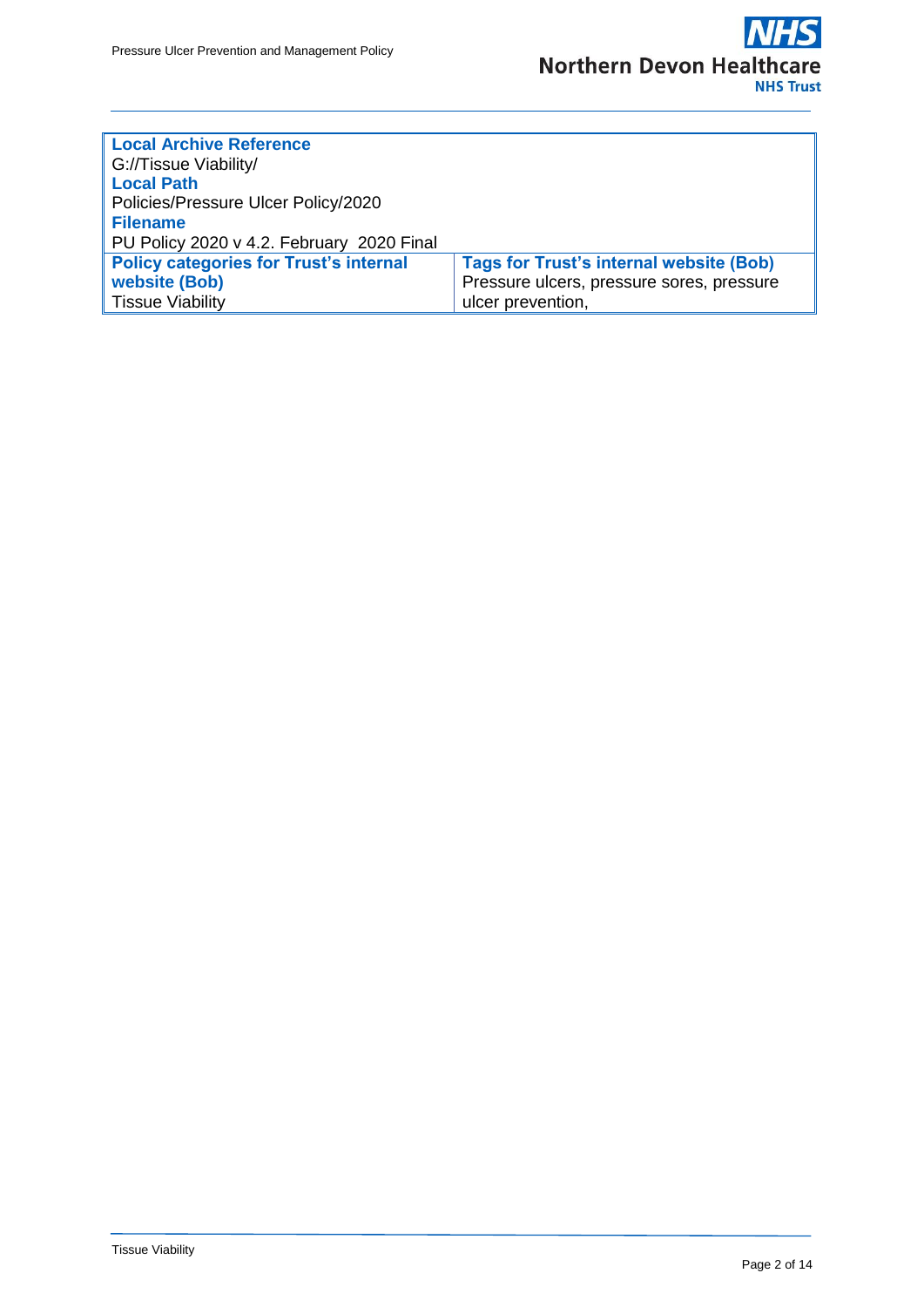

## **CONTENTS**

| 1. |                                                                           |  |  |  |  |
|----|---------------------------------------------------------------------------|--|--|--|--|
| 2. |                                                                           |  |  |  |  |
|    |                                                                           |  |  |  |  |
|    |                                                                           |  |  |  |  |
|    |                                                                           |  |  |  |  |
|    |                                                                           |  |  |  |  |
|    |                                                                           |  |  |  |  |
| 3. |                                                                           |  |  |  |  |
|    | 3.1                                                                       |  |  |  |  |
|    | 3.2.                                                                      |  |  |  |  |
|    | 3.3.                                                                      |  |  |  |  |
| 4. |                                                                           |  |  |  |  |
| 5. |                                                                           |  |  |  |  |
| 6. | Monitoring Compliance with and the Effectiveness of the Policy  10        |  |  |  |  |
|    |                                                                           |  |  |  |  |
|    | Process for Implementation and Monitoring Compliance and Effectiveness 10 |  |  |  |  |
| 7. |                                                                           |  |  |  |  |
| 8. |                                                                           |  |  |  |  |
| 9. |                                                                           |  |  |  |  |
|    |                                                                           |  |  |  |  |

## <span id="page-2-0"></span>**1. Purpose**

- **1.1.** The purpose of this document is to detail the process for the prevention of pressure ulcers for those patients previously without skin damage, and the management of pre-existing pressure ulcers in patients admitted to the Trust's care. It provides a robust framework to ensure a consistent approach across the whole organisation.
- **1.2.** The policy applies to all Trust staff.
- **1.3.** Implementation of this policy will ensure that:
	- All patients admitted to our care will have a pressure ulcer risk assessment carried out using an appropriate risk assessment tool.
	- All patients admitted to our care will have a care plan devised based on their risk assessment to minimise their risk of developing a pressure ulcer or to minimise the risk of deterioration of any existing pressure ulcer.
	- Care plans will be implemented and regularly evaluated to ensure their effectiveness. Care plans will be updated and amended in response to changes in patients risk or physical condition.
	- Pressure relieving equipment resources are utilised appropriately.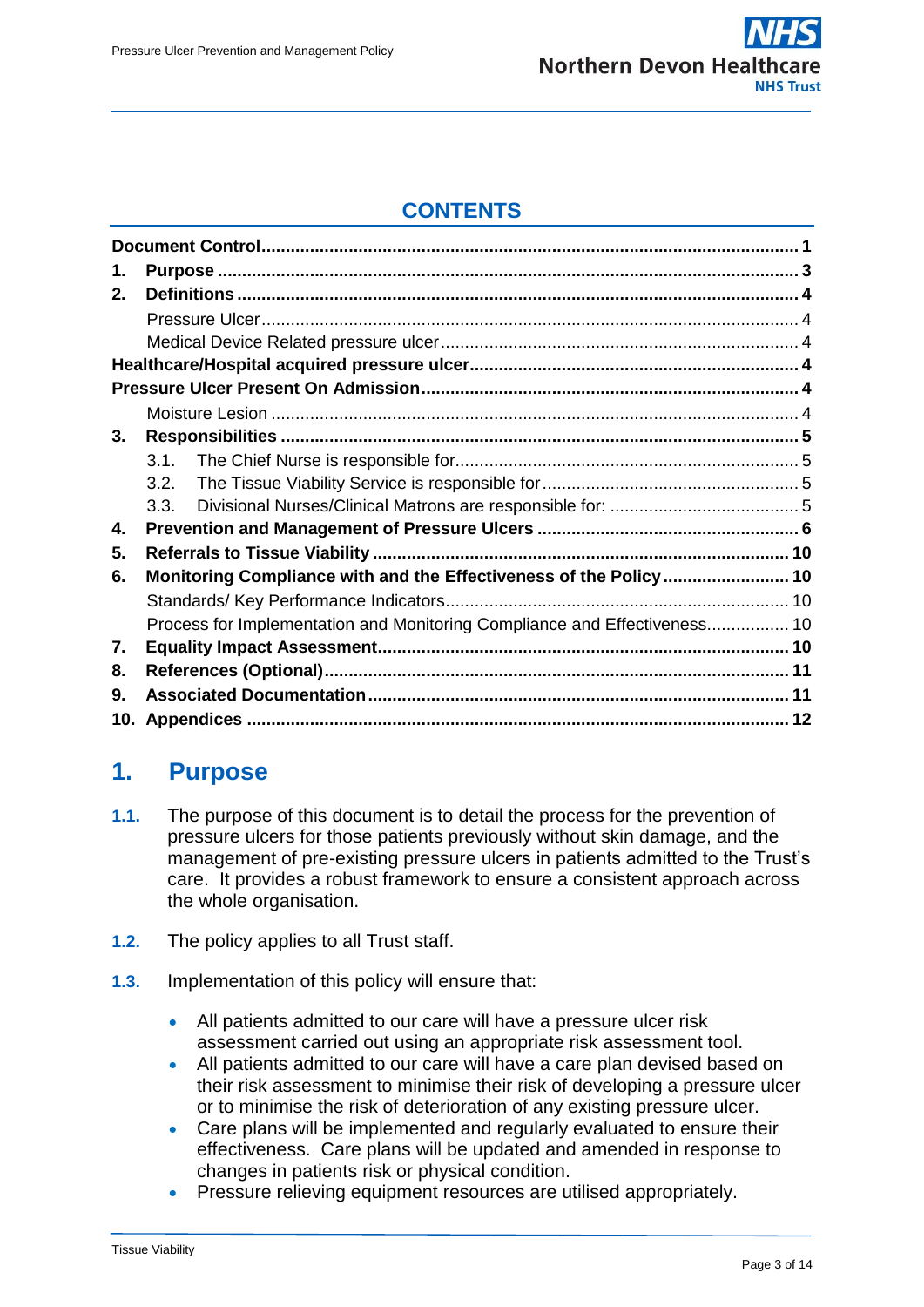• There is robust method for incident reporting pressure ulcers acquired in our care and those admitted to our care.

# <span id="page-3-0"></span>**2. Definitions**

## **Pressure Ulcer**

<span id="page-3-1"></span>**2.1.** A pressure ulcer is localised damage to the skin and/or underlying tissue, usually over a bony prominence (or related to a medical device or other device), resulting from sustained pressure (including pressure associated with shear). The damage can be present as intact skin or an open ulcer and may be painful. (NHS Improvement, 2018). See Appendix 9.1 for guidance on the categorisation of pressure ulcers.

### **Medical Device Related pressure ulcer**

<span id="page-3-2"></span>**2.2.** A pressure ulcer that has developed due to the presence of a medical device. These are medical devices designed and applied for diagnostic or therapeutic purposes.

## **Healthcare/Hospital acquired pressure ulcer**

<span id="page-3-3"></span>**2.3.** A pressure ulcer that develops whilst the patient is receiving nursing care, either in a hospital or community hospital or from the community nursing services provided by Northern Devon Healthcare Trust. The pressure ulcer is first observed within the current episode of care.

## **Pressure Ulcer Present On Admission**

<span id="page-3-4"></span>**2.4.** A pressure ulcer that is observed during the skin assessment undertaken on admission to that service.

## **Moisture Lesion**

<span id="page-3-5"></span>**2.5.** Moisture lesions are damage to the skin resulting from the effects of moisture. Skin damage caused solely by exposure to moisture are known as a moisture lesion. Pressure and moisture may combine to cause skin damage and where this occurs the resulting lesions will be classified as a pressure ulcer. See Appendix 10.1for guidance on differentiation of moisture lesion and pressure ulcer.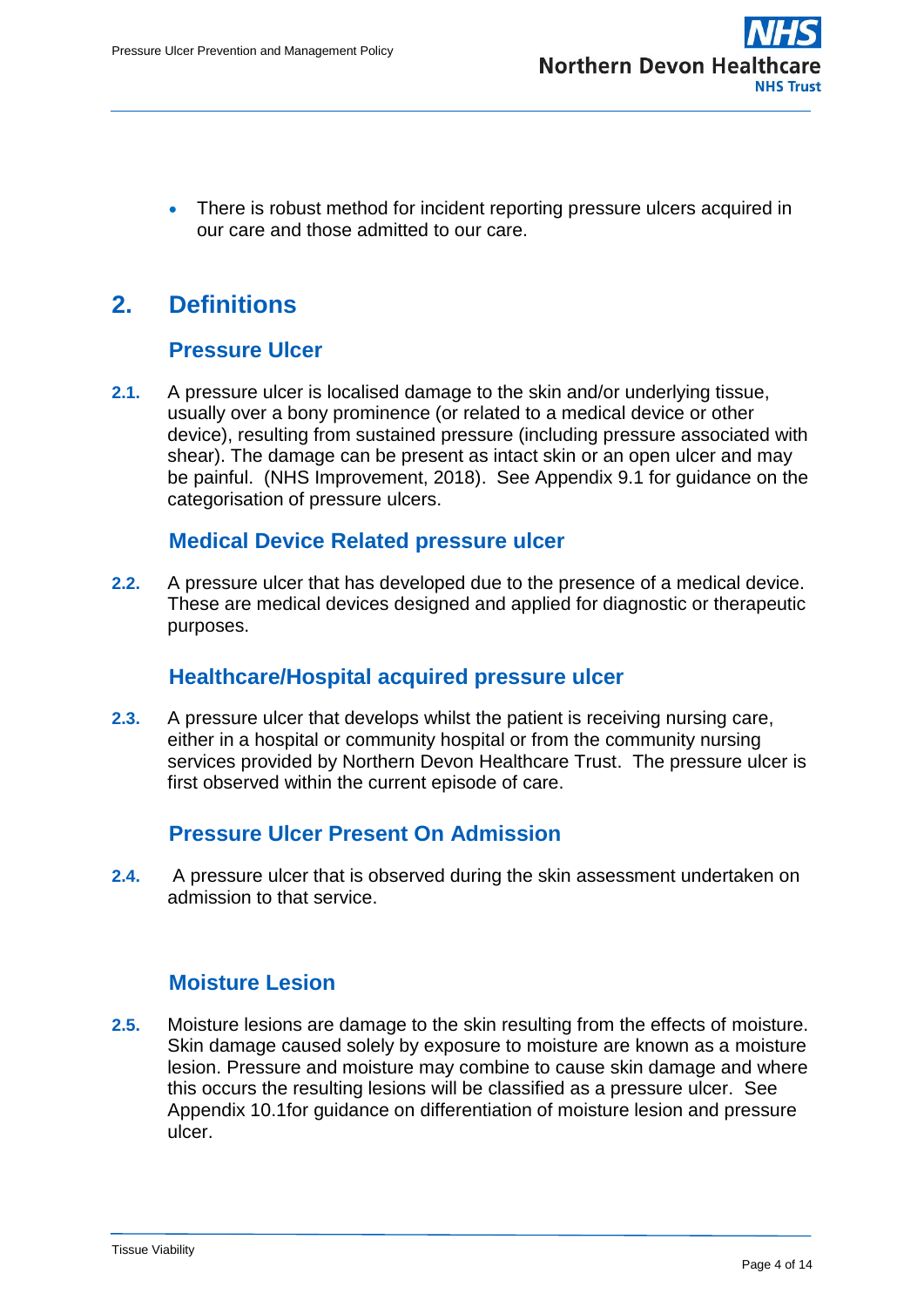## <span id="page-4-0"></span>**3. Responsibilities**

### <span id="page-4-1"></span>**3.1. The Chief Nurse is responsible for**:

- **Tissue Viability as Lead Executive Director.**
- Ensuring implementation of Tissue Viability processes/procedures within all Trust services.
- Ensuring resources are provided to fulfil service requirements.

### <span id="page-4-2"></span>**3.2. The Tissue Viability Service is responsible for**:

- Producing and updating a Pressure Ulcer Prevention and Management **Policy**
- Supporting the Trust to meet national and local performance targets/service objectives for pressure ulcer prevention and reduction
- Ensuring there is a system of pressure ulcer incidence monitoring that records the number of pressure ulcers and provides validated information and assurance to relevant staff/ teams and trust board
- Ensuring that education and training on the prevention and management of pressure ulceration is available throughout the organisation
- Reviewing the care of patients with complex pressure ulceration with the primary caring nursing team
- Support managers/teams with investigations into the development of healthcare acquired Category 3 and 4 pressure ulcers.
- $\bullet$

### <span id="page-4-3"></span>**3.3. Divisional Nurses/Clinical Matrons are responsible for:**

- The reduction of pressure ulcers in the area under their charge
- Utilising data provided from the Trust's information systems to monitor the effectiveness of pressure ulcer reduction strategies.
- Ensuring staff are able to access appropriate training in relation to pressure ulcer prevention and management.
- Raising problems regarding pressure ulcer prevention and management at relevant forums
- Sharing successful strategies for pressure ulcer prevention at suitable forums and engaging in benchmarking activities.
- **Ensuring that investigation action plans are implemented.**

### **3.4. Ward Managers/Community Nurse Team managers are responsible for:**

- Acting as a clinical lead for pressure ulcer prevention and care within their Ward or Department
- Ensuring that all their Ward/ Department staff are adequately trained to care for patients both at risk of and with pressure ulceration.
- Ensuring that patients are risk assessed and cared for in accordance with this policy through the supervision of his/ her staff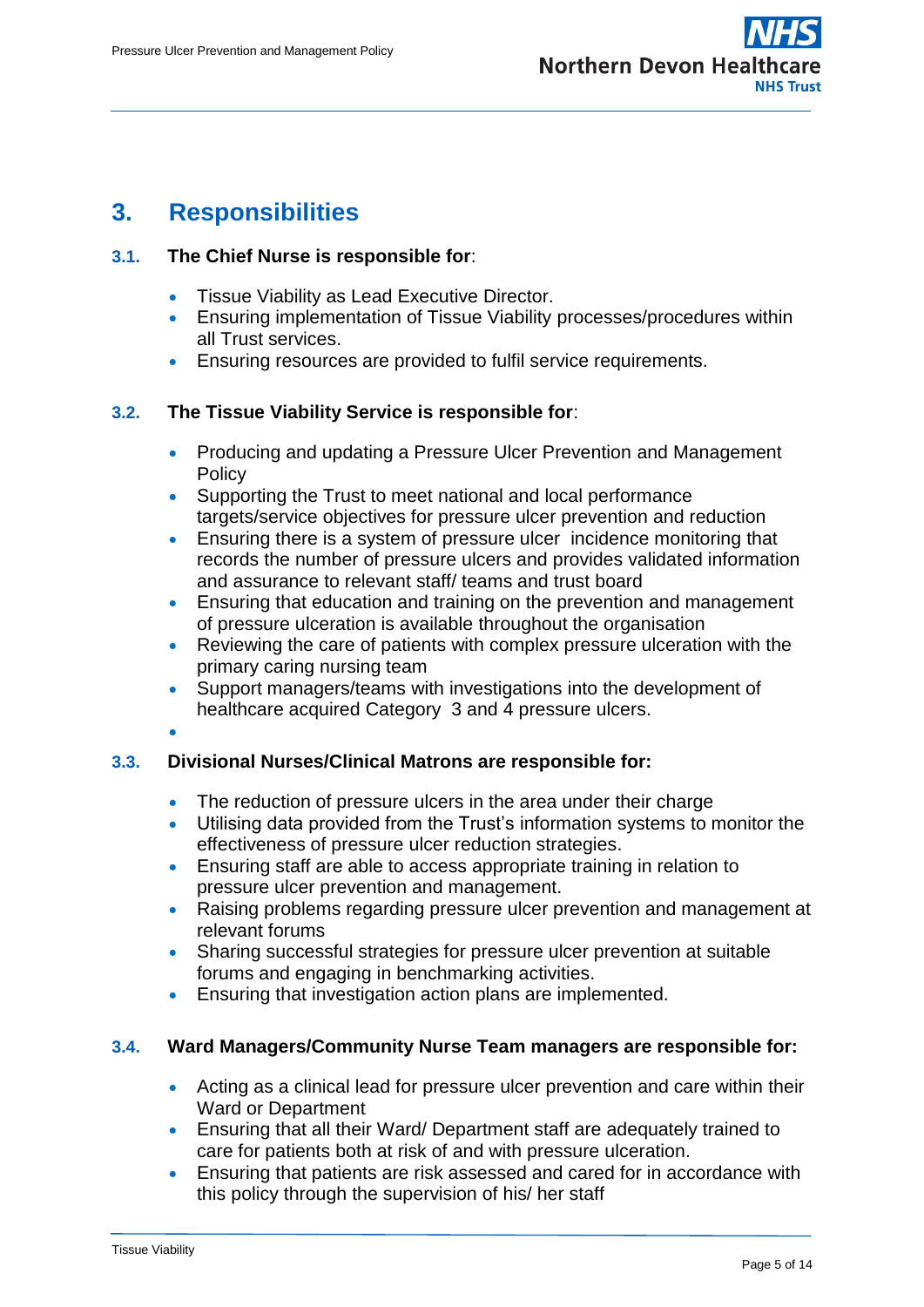- Ensuring that incidence/ prevalence data provided to them is used to inform pressure ulcer reduction planning.
- Ensuring that his /her ward/department implements actions as identified by investigation action plans.

### **3.5. Registered Nurses/ Midwives/ Nursing Associates are responsible for:**

- Risk assessment of the patients under their care
- Making and maintaining an effective written care plan for pressure ulcer prevention and or treatment
- Provision of care to prevent and or treat pressure ulcers either directly or by support workers under their supervision.
- Evaluating the effectiveness of the care plan and ensuring the care plan is revised and updated accordingly as patients conditions change.

#### **3.6. Allied Health Professionals, Assistant Practitioners and Medical Staff are responsible for:**

 Ensuring pressure ulcer prevention strategies continue when the patient is predominantly under their care rather than under nursing or midwifery supervision.

#### **3.7. Health Care Assistants/Support workers/ Trainee Nursing Assistants or Assistant Practitioners and pre-registration students (nursing, midwives and AHP's) are responsible for:**

- Performing delegated tasks from registered colleagues.
- Escalating/reporting any pressure ulcers identified to a registered nurse/midwife.
- Delivering care to patients as per the care plan.
- Documenting the patients skin condition following any intervention that enables skin checks to be performed.

## <span id="page-5-0"></span>**4. Prevention and Management of Pressure Ulcers**

### **4.1. Assessment**

 All adult in-patients (acute hospital/community hospital) will be assessed for their risk of pressure ulcers using the Pressure Ulcer Risk Assessment Tool (PURAT) within 6 hours of admission.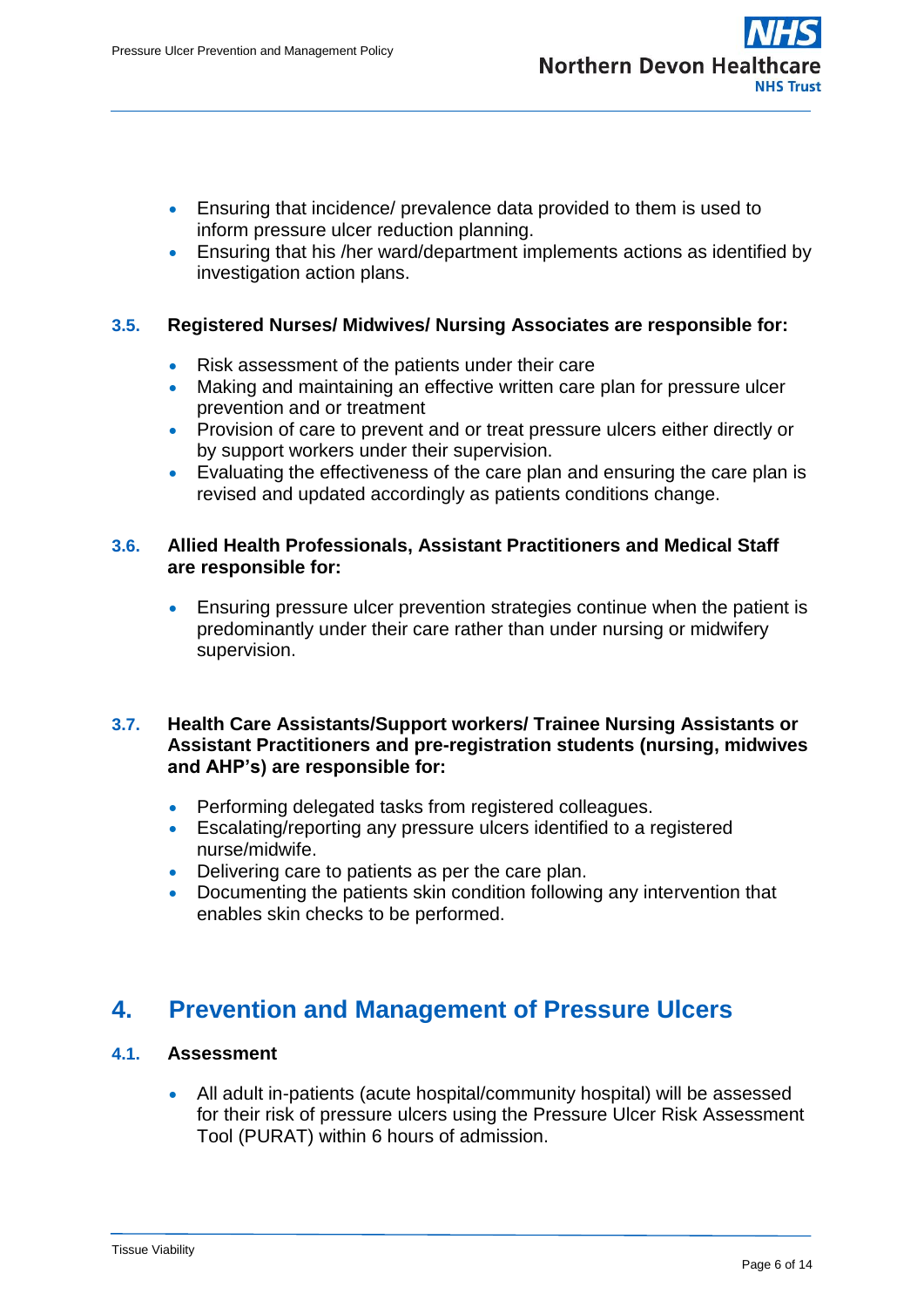- Patients admitted into the Emergency Department (ED) who are considered to be at increased risk and who are going to be admitted to an in-patient bed will have their pressure ulcer risk assessed using the pressure ulcer risk assessment sticker which will be placed on the Casualty Card document.
- Maternity patients who are staying longer than 6 hours or those staying <6 hours but are having spinal /epidural anaesthesia will have a pressure ulcer risk assessment completed.
- Paediatric patients  $($ >1 <18 years) who are immobile either by temporary medical intervention (>2 hours) or medical necessity (e.g. desaturation on movement) or due to permanent disability will have their risk assessed using the Glamorgan Risk Assessment Scale. Neonates and infants are normally excluded due to their frequency of movement (by themselves and carers).
- Patients admitted to community nursing caseloads will have their risk assessment completed at the first face to face visit which should be within 48 hours of referral.
- In-patients will have the PURAT completed daily or when their condition changes.
- Community patients will have the PURAT re-assessed weekly (if seen weekly or more often) or at every community nurse visit if seen less than weekly.
- Every risk assessment will include a check of the skin for damage in all patients. In particular the sacrum, buttocks, heels and any notable bony prominences will be viewed. Heels should be checked in all patients, especially those who are mobile, if they have diabetes, rheumatoid conditions, peripheral vascular disease or other condition that can cause peripheral neuropathy.

### **4.2. Documentation**

- Adult pressure ulcer risk assessment will be documented on the Pressure Ulcer Risk Assessment Tool (PURAT). See Appendix 10.2
- Paediatric pressure ulcer risk assessment will be documented on the Glamorgan pressure ulcer risk assessment chart. See Appendix 10.3
- All areas of pressure ulceration which involve broken skin must be recorded on a wound management form and have an appropriate care plan relating to management of the pressure ulcer.
- All patients at risk of or who have pressure ulceration will have a pressure ulcer prevention care plan devised, implemented and evaluated.
- A repositioning schedule, agreed with the individual where possible, will be a central part of the care plan. This should detail how often this will occur over a 24hour period.
- For in-patients, the frequency of re-positioning and skin checks will be documented on the comfort round chart. The frequency of skin checks does not need to be the same as the frequency of repositioning, but should be at least once per shift (twice daily) for those at medium or high risk of developing pressure ulcers.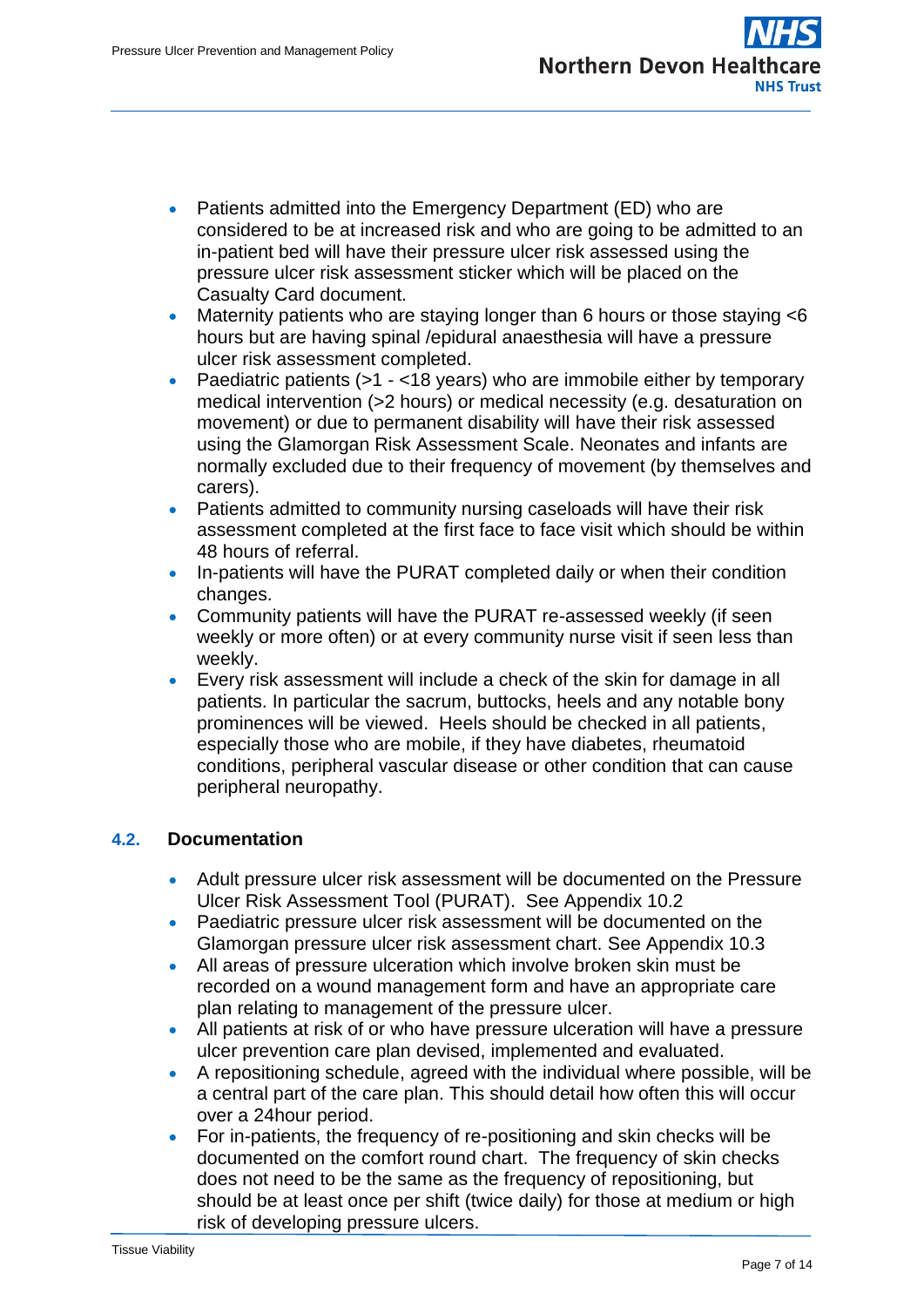- Patients and carers should be given written patient information leaflets (see Appendix 9.4) and it should be documented in the care plan that these have been given.
- There are additional patient and carer information videos accessible via the Trust public website or by scanning this code which will download the videos on to a mobile device or tablet: (See Appendix 9.4)

### **4.3. Prevention of pressure ulcers**

- Patients able to move independently must be encouraged to do so and advised how often they need to do this.
- Patients with some degree of movement dependency will be taught how best to move themselves within the confines of their ability.
- Patients unable to move themselves must be moved using methods and aids that minimise skin damage. These methods and aids will be consistent with the Trust's Manual Handling and Risk Assessment Policy and will be documented on the patients moving and handling assessment.
- Patients on the community nursing caseload will have a pressure ulcer prevention and management care plan completed irrespective of their assessed level of risk that details the advice- written and verbal- given to them to help them minimise their risks. This will be reviewed as a minimum every 3 months or when patients risk status/condition changes.
- Nutritional risk assessment will be performed and regularly updated, using the Malnutrition Universal Screening Tool (M.U.S.T).in line with Trust policy on admission to hospital or community nursing caseload.
- Any patient identified as having urinary or faecal incontinence of any severity or frequency will have a suitable barrier product applied to minimise the risk of moisture lesions developing.
- Any patient with persistent and frequent liquid stool (with or without faecal incontinence) such as that resulting from Clostridium difficile infection should be assessed for the use of a faecal management system (normally FlexiSeal®), to prevent the development of moisture lesions, improve dignity and minimise the risk of spread of infection.
- The use of barrier products is not required unless the patients' skin is exposed to moisture (incontinence/sweat etc). Barrier products do not reduce pressure.
- Appropriate pressure relieving equipment will be utilised following risk assessment. Within in-patient areas all bed frames have high specification foam pressure relieving mattresses. Dynamic (air) mattresses are also available. Within community settings appropriate pressure relieving equipment can be accessed via the community equipment services. See Appendix 10.5.
- Anyone identifying equipment shortages should raise this via the incident reporting system.

### **4.4. Treatment of Pressure Ulcers**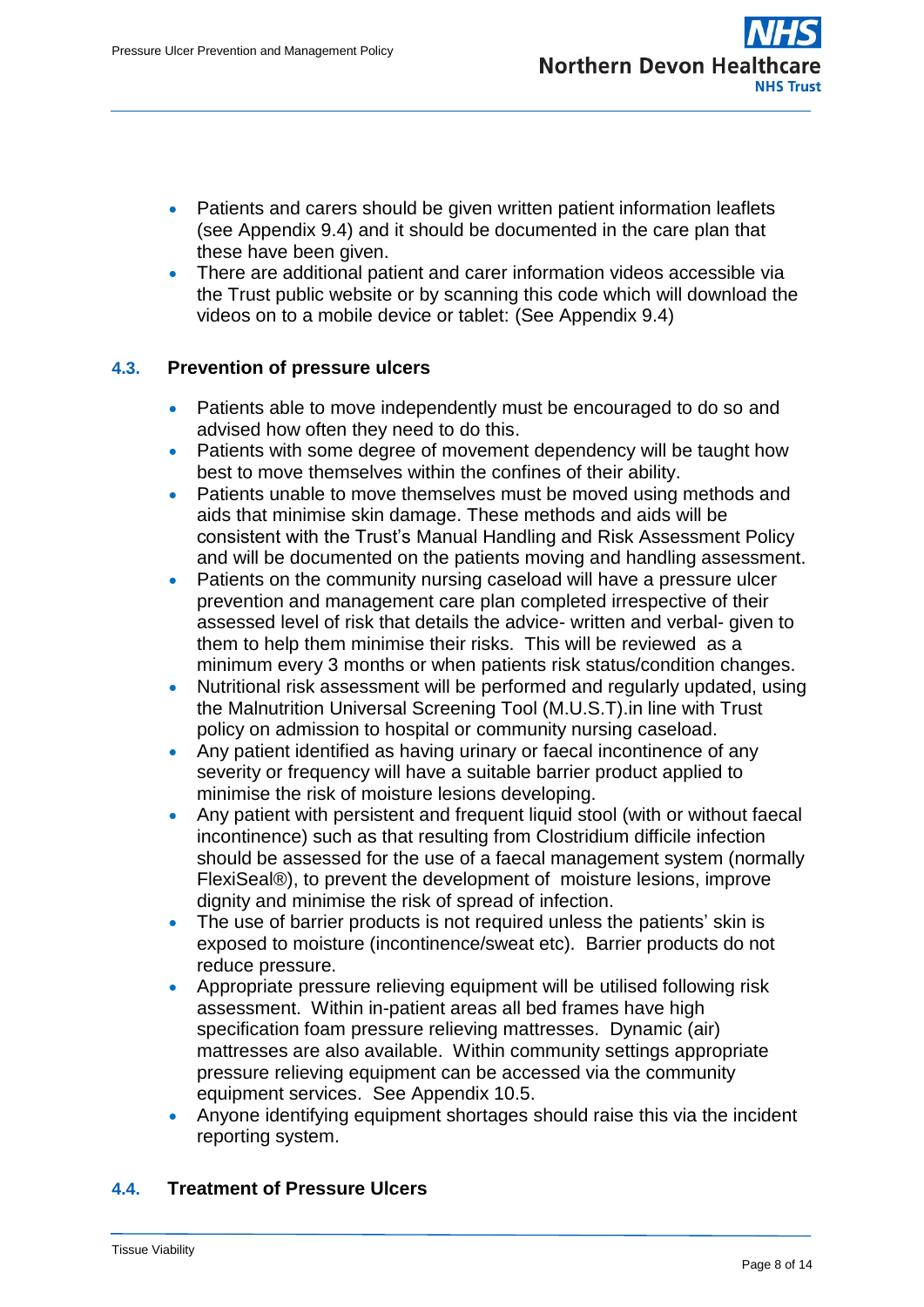Treatment of pressure ulceration will be undertaken by provision of appropriate pressure relieving strategies and regular change of position. Appropriate pressure relieving equipment may also be implemented. These will be designated by the Registered Nurse/Midwife in charge of the patient's care and documented clearly in the care plan. In addition, any wound will have a wound assessment documented on a wound assessment form and an appropriate wound care plan in place also designated by the Registered Nurse/Midwife.

### **4.5. Incident Reporting**

- All pressure ulcers and moisture lesions should be reported via the Trusts incident reporting system, Datix.
- Pressure ulcers and moisture lesions will be reported:
	- $\triangleright$  If they develop whilst an inpatient or on community nursing caseload.
	- $\triangleright$  If they deteriorate during an in-patient stay or whilst on community nursing caseload.
	- If they are present on admission to hospital or caseload.
- With patient consent, for in-patients a photo should be taken and attached to the Datix form. For community nursing patients the photo should be uploaded to the electronic health record and does not need to be attached to Datix.
- All pressure ulcer incidents will be reviewed by the Tissue Viability team who will confirm the incident severity.
- Incident reports that identify gaps in care provision and/or service delivery will be escalated for a concise investigation report to identify any learning as per the Incident Reporting, Analysing, Investigating and Learning Policy and Procedures

### **4.6. Safeguarding**

• Pressure ulcers may occur as a result of neglect. Neglect may involve the deliberate withholding or unintentional failure of a paid, or unpaid, carer to provide appropriate and adequate care and support. Where concerns are raised regarding skin damage as a result of pressure there is a need to raise it as a safeguarding concern within the organisation. In a minority of cases it may warrant raising a safeguarding concern with the local authority.( DOH 2018) See Appendix 10.6 for guidance.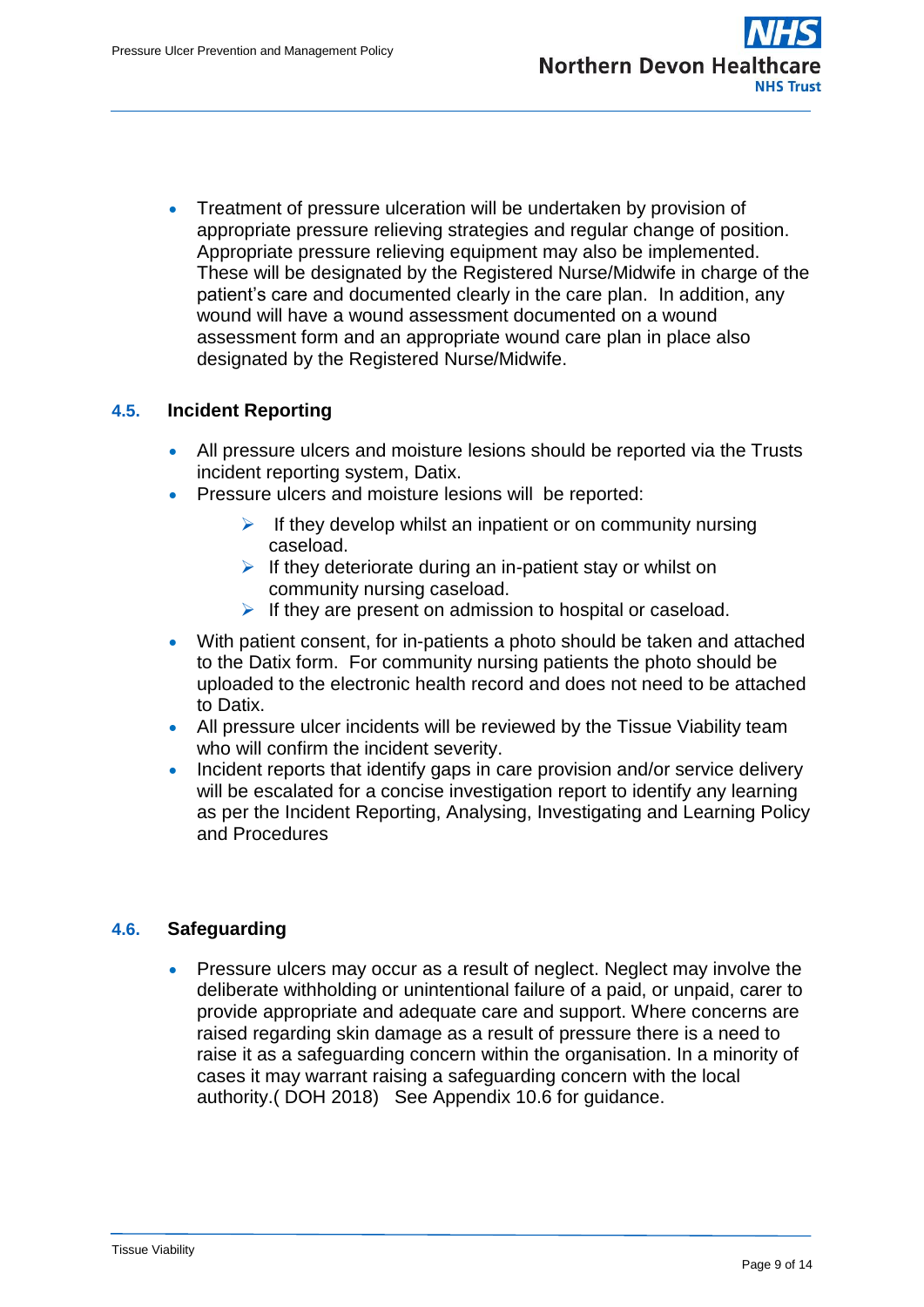

## <span id="page-9-0"></span>**5. Referrals to Tissue Viability**

- Referrals will be made via the on line referral form in accordance with the Tissue Viability Operational Policy available on the Tissue Viability site on BOB.
- All category 3 and category 4 and unstageable pressure ulcers should be referred to Tissue Viability.
- Patients with foot ulceration should be considered for referral to Podiatry as per their referral criteria. The Acute Diabetic Foot Pathway should be followed for patients who have diabetes and acute foot ulceration problems.

## <span id="page-9-1"></span>**6. Monitoring Compliance with and the Effectiveness of the Policy**

## **Standards/ Key Performance Indicators**

- <span id="page-9-2"></span>**6.1.** Key performance indicators comprise:
	- **Monitoring of pressure ulcer prevalence and incidence.**
	- Clinical Effectiveness Tool audit of documentation.

### <span id="page-9-3"></span>**Process for Implementation and Monitoring Compliance and Effectiveness**

- **6.2.** Heads of Department are responsible for ensuring this policy is implemented in their areas.
- **6.3.** Clinical support will be provided by the Tissue Viability Team.
- **6.4.** Implementation of this policy will be monitored by:
	- Monitoring of pressure ulcer incidence via the incident reporting system by the Tissue Viability team.
	- Documentation audits and the clinical effectiveness tool by clinical teams.
	- Concerns over non-compliance with the policy will be raised at and monitored by the Patient Safety Operational Group.
	- If this policy is not followed, appropriate action may be taken in line with the Trusts capability and conduct processes.

## <span id="page-9-4"></span>**7. Equality Impact Assessment**

**7.1.** The author must include the Equality Impact Assessment Table and identify whether the policy has a positive or negative impact on any of the groups listed. The Author must make comment on how the policy makes this impact.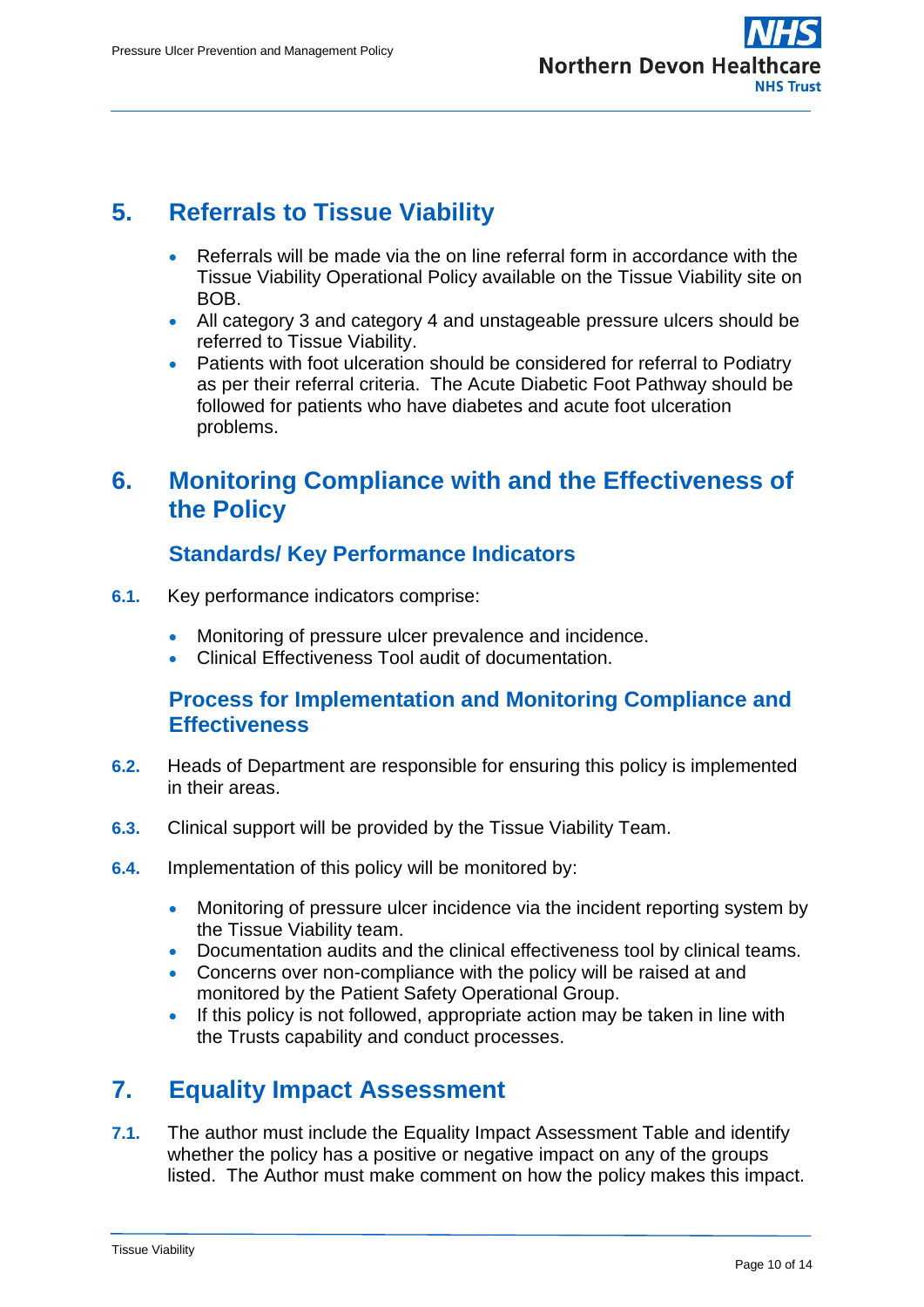| <b>Group</b>              | <b>Positive</b><br><b>Impact</b> | <b>Negative</b><br><b>Impact</b> | <b>No</b><br><b>Impact</b> | <b>Comment</b> |
|---------------------------|----------------------------------|----------------------------------|----------------------------|----------------|
| Age                       |                                  |                                  | X                          |                |
| <b>Disability</b>         |                                  |                                  | X                          |                |
| Gender                    |                                  |                                  | X                          |                |
| Gender Reassignment       |                                  |                                  | x                          |                |
| Human Rights (rights      |                                  |                                  | X                          |                |
| to privacy, dignity,      |                                  |                                  |                            |                |
| liberty and non-          |                                  |                                  |                            |                |
| degrading treatment),     |                                  |                                  |                            |                |
| marriage and civil        |                                  |                                  |                            |                |
| partnership               |                                  |                                  |                            |                |
| Pregnancy                 |                                  |                                  | X                          |                |
| Maternity and             |                                  |                                  | X                          |                |
| <b>Breastfeeding</b>      |                                  |                                  |                            |                |
| Race (ethnic origin)      |                                  |                                  | X                          |                |
| Religion (or belief)      |                                  |                                  | X                          |                |
| <b>Sexual Orientation</b> |                                  |                                  | X                          |                |

#### **Table 1:Equality impact Assessment**

## <span id="page-10-0"></span>**References**

Department of Health and Social Care (2018) Safeguarding Adults Protocol. Pressure Ulcers and the interface with a Safeguarding Enquiry. Department of Health and Social Care: London Available at:

[https://www.gov.uk/government/publications/pressure-ulcers-safeguarding-adults](https://www.gov.uk/government/publications/pressure-ulcers-safeguarding-adults-protocol)[protocol](https://www.gov.uk/government/publications/pressure-ulcers-safeguarding-adults-protocol)

NHS Improvement (2018). Pressure ulcers: revised definition and measurement. Summary and recommendations. NHS Improvement: London.

National Institute for Health and Care Excellence (2014) *Pressure ulcers: prevention and management of pressure ulcers.* NICE Clinical guideline 179. Available at: <https://www.nice.org.uk/guidance/cg179>

National Institute for Health and Clinical Excellence (2015) Pressure Ulcers. Quality Standard. Available at<https://www.nice.org.uk/guidance/qs89>

National Pressure Ulcer Advisory Panel/European Pressure Ulcer Advisory Panel/Pan Pacific Pressure Injury Supply Alliance (2014) *Prevention and Treatment*  of Pressure Ulcers: Quick Reference Guide 2<sup>nd</sup> edition. Cambridge Media: Perth, Australia/

## <span id="page-10-1"></span>**8. Associated Documentation**

- Incident reporting policy
- Moving & Handling Policy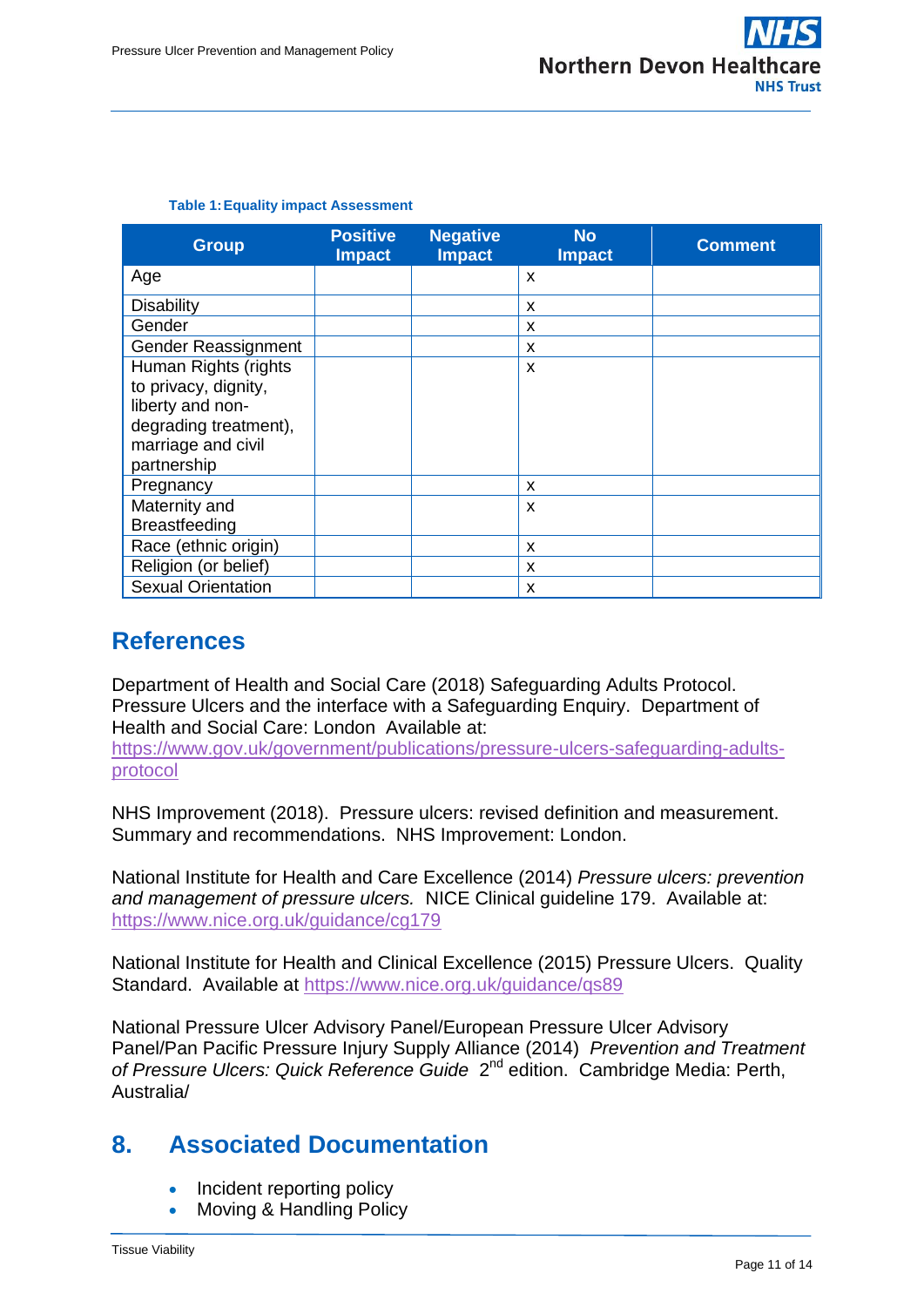

- Safeguarding Adults policy
- Safeguarding children policy
- **Tissue Viability Operational Policy**
- Care of Open Wounds policy
- Incident Reporting, Analysing, Investigating and Learning Policy and **Procedures**

## <span id="page-11-0"></span>**9. Appendices**

**9.1. Pressure Ulcer Categorisation and Excoriation and Moisture Related Skin Damage Tool**



### **9.2. Pressure Ulcer Risk Assessment Tool (PURAT) for Adults.**



### **9.3. Glamorgan Paediatric Pressure Ulcer Risk Assessment Tool.**



### **9.4. Patient Information**



- \_to\_reduce\_the\_risk.pdf pressure\_ulcer\_how

 $\triangleright$  Home Environment



 $\triangleright$  Finger-tip test – for carers to recognise non-blanching redness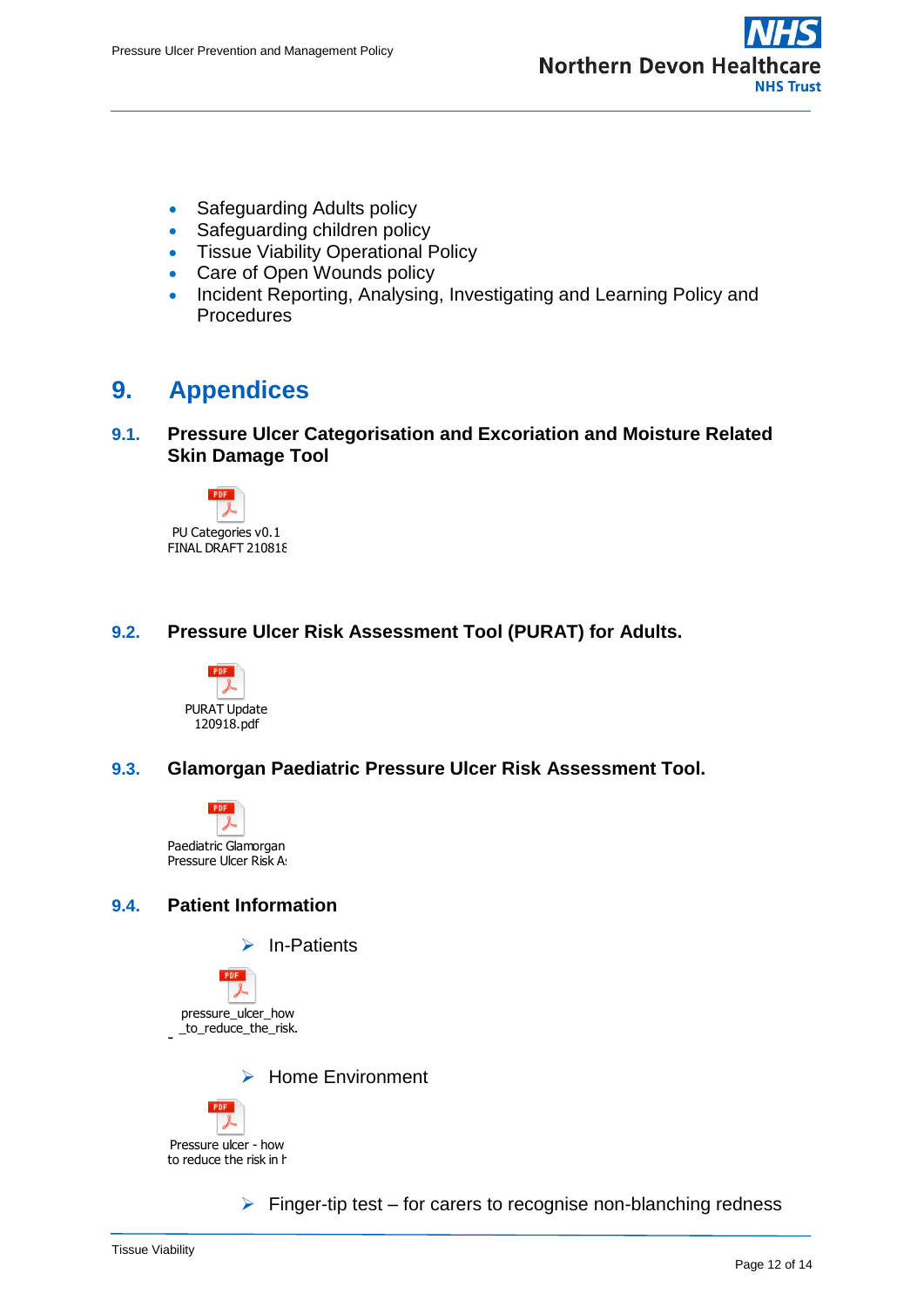



Information videos accessible via the Trust website:

<https://www.northdevonhealth.nhs.uk/services/tissue-viability/pressure-ulcer-videos/>



#### **9.5. Independent Living Centre and Community Equipment Services Information.**

Prince-The-Test-leafly<br>
Information videos accessible via the Trust website:<br>
Information videos accessible via the Trust website:<br>
Information videos/<br> **Page 14 Finally Controllers**<br> **Page 14 Finally Controllers**<br> **Page 1** [http://ndht.ndevon.swest.nhs.uk/community-equipment-service-independent](http://ndht.ndevon.swest.nhs.uk/community-equipment-service-independent-living-centre/)[living-centre/](http://ndht.ndevon.swest.nhs.uk/community-equipment-service-independent-living-centre/)

### **9.6. Safeguarding Guidance**



### **9.7. Five Moments for Pressure Ulcer Prevention Poster**



### **9.8. Adult Safeguarding Decision Tool (**printable tool from appendix 9.6)